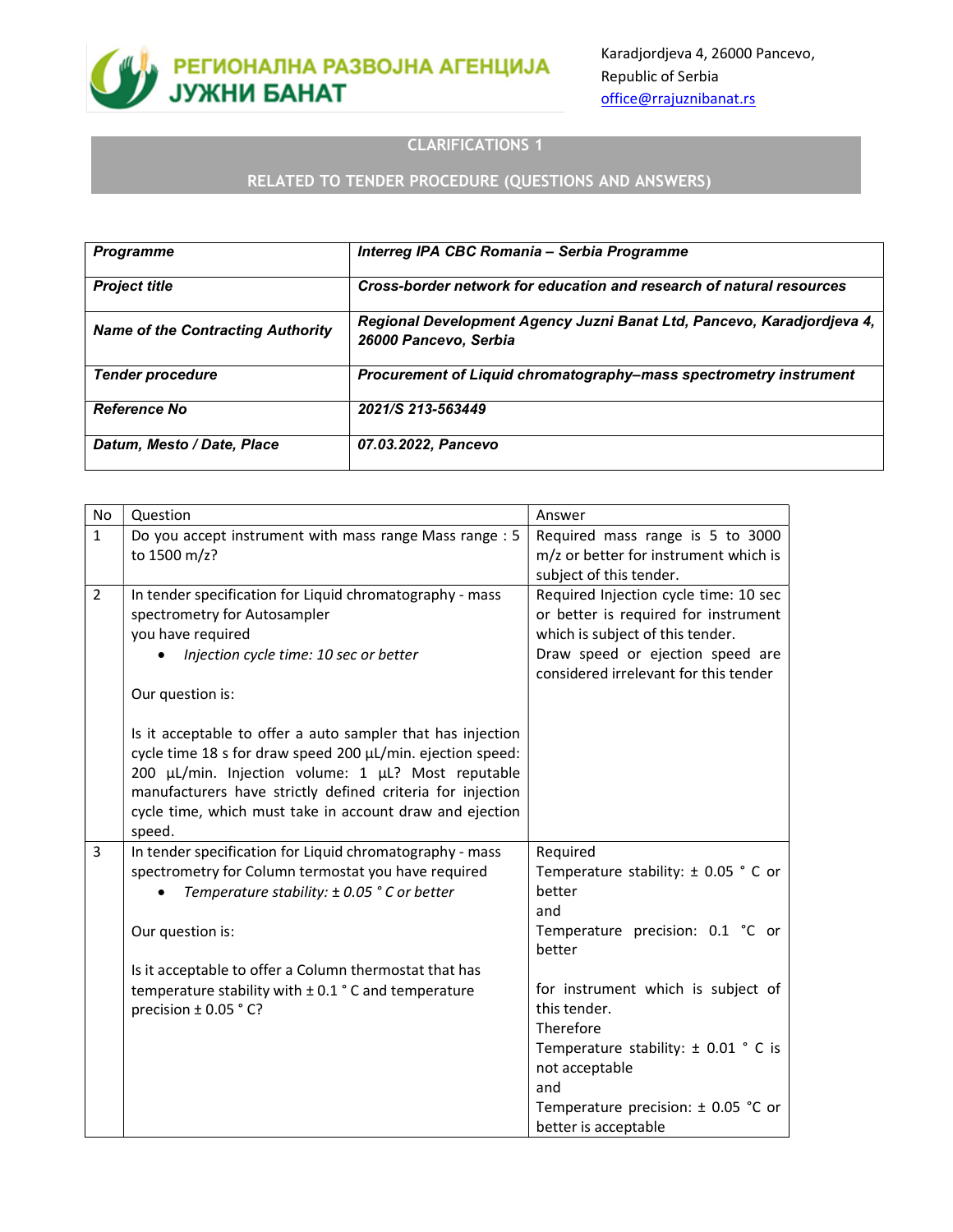

## **SANTA PETHOHAJIHA PA3BOJHA AFEHLIKIJA**<br>JY**XHI BAHAT**

Karadjordjeva 4, 26000 Pancevo, Republic of Serbia office@rrajuznibanat.rs

| 4 | the technical specification $o$ f the $n$<br>Liquid<br>In<br>chromatography mass spectrometry instrument"<br>is<br>required: " Dual pistons in series pump with proprietary'<br>servo-controlled variable stroke design<br>We propose to change the technical specification in: " Dual<br>pistons in series pump with proprietary' servo-controlled<br>variable stroke design or Parallel-type double plunger or                                                                                                  | Technical specifications required for<br>instrument which is subject of this<br>tender are defined after extensive<br>market research and are defined in<br>such way to allow Contracting<br>Authority to procure best possible<br>instrument for purpose required<br>considering budget available. |
|---|-------------------------------------------------------------------------------------------------------------------------------------------------------------------------------------------------------------------------------------------------------------------------------------------------------------------------------------------------------------------------------------------------------------------------------------------------------------------------------------------------------------------|-----------------------------------------------------------------------------------------------------------------------------------------------------------------------------------------------------------------------------------------------------------------------------------------------------|
|   | equivalent".<br>In displaying individual technical specifications of the<br>instrument, Bidders define technical specifications in<br>various ways. An important specifications of the pump are<br>that it has robust performance and minimal pressure<br>pulsations because these characteristics allow efficient<br>analysis of water and soil. The amendment of this<br>specification does not affect the functionality of the<br>instrument itself, but allows more Bidders to participate in<br>this tender. | We don't consider proposed change<br>acceptable for this tender.                                                                                                                                                                                                                                    |
| 5 | We propose to change the technical specification<br>"Integrated degassing unit with 4 channels"                                                                                                                                                                                                                                                                                                                                                                                                                   | Technical specifications required for<br>instrument which is subject of this<br>tender are defined after extensive                                                                                                                                                                                  |
|   | to                                                                                                                                                                                                                                                                                                                                                                                                                                                                                                                | market research and are defined in<br>such way to allow Contracting                                                                                                                                                                                                                                 |
|   | "Degassing unit with minimum 4 channels".                                                                                                                                                                                                                                                                                                                                                                                                                                                                         | Authority to procure best possible<br>instrument for purpose required<br>considering budget available.                                                                                                                                                                                              |
|   | The task of degasser is to degas the mobile phase.<br>Therefore, the analysis cannot be influenced in any way by<br>an integrated degasser or a standalone degasser as long as<br>the degasser successfully degasses the mobile phase. The<br>integrated degasser is in no way better than the<br>standalone one, it is a different version of the module.<br>According to the above mentioned, the proposed<br>amendment does not in any way reduce the quality of the                                           | We don't consider proposed change<br>acceptable for this tender.                                                                                                                                                                                                                                    |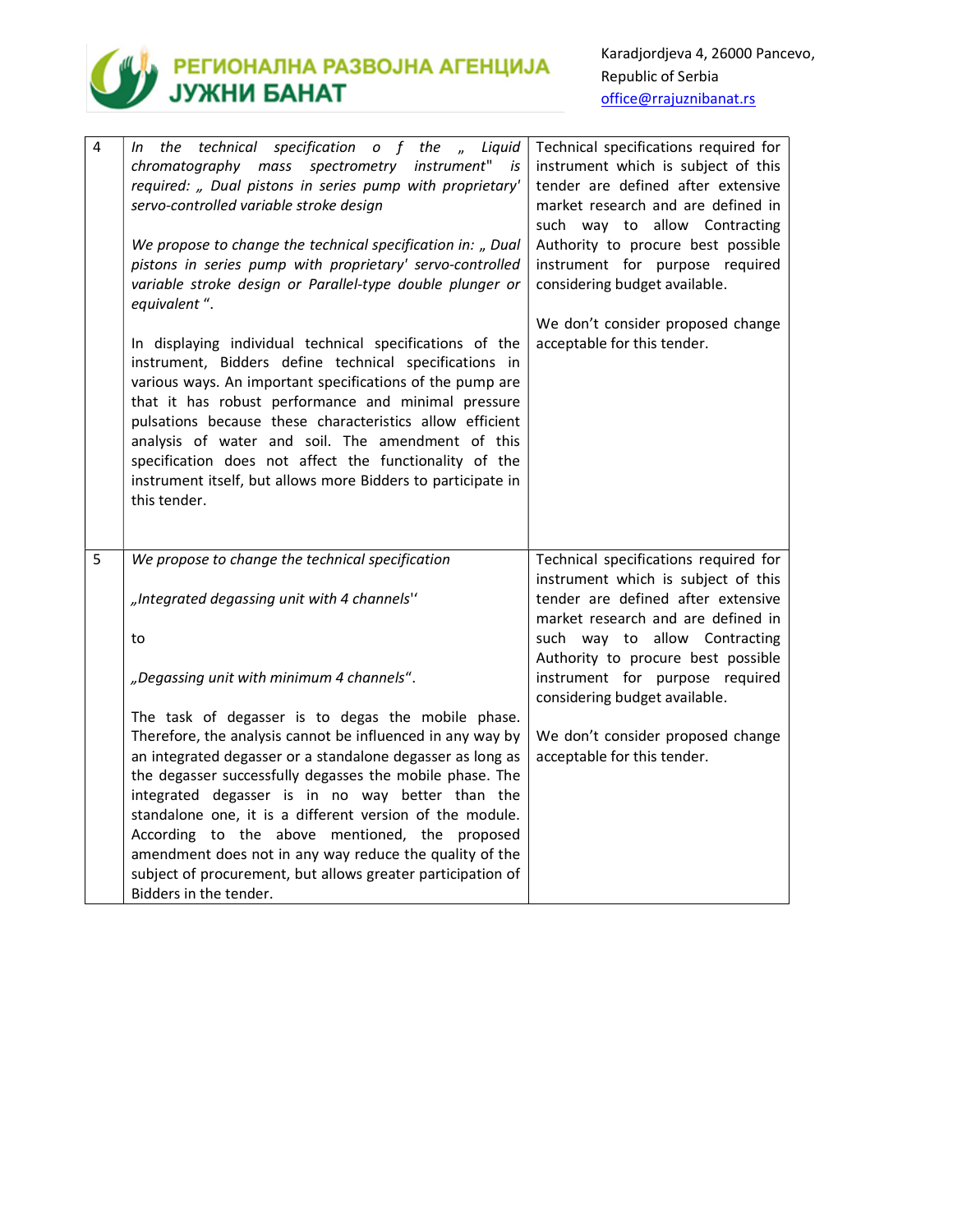

### **THE PETHOHANHA PA3BOJHA AFEHLINJA**

| 6              | We propose to change the technical specification of           | Technical specifications required for |
|----------------|---------------------------------------------------------------|---------------------------------------|
|                | Column oven "Temperature range: +5°C to                       | instrument which is subject of this   |
|                | 85°C or better "                                              | tender are defined after extensive    |
|                |                                                               | market research and are defined in    |
|                | to                                                            | such way to allow Contracting         |
|                |                                                               | Authority to procure best possible    |
|                | " Temperature range: from +15°C to 85°C or better ".          | instrument for purpose required       |
|                |                                                               |                                       |
|                |                                                               | considering budget available.         |
|                | Water and soil analyzes are performed at oven                 |                                       |
|                | temperatures of 20 to 40 °C, and the required modification    | We don't consider proposed change     |
|                | does not narrow area of application of the instrument. The    | acceptable for this tender.           |
|                | amendment of this specification<br>enables<br>greater         |                                       |
|                | participation of Bidders in this tender, which contributes to |                                       |
|                | the Client obtaining a high-end model under the most          |                                       |
|                | economically favorable conditions.                            |                                       |
| $\overline{7}$ | We propose to change following technical specifications of    | Technical specifications required for |
|                | Column oven:                                                  | instrument which is subject of this   |
|                |                                                               | tender are defined after extensive    |
|                | "Heat up time: 15 min from 20 to 40 °C or better"             | market research and are defined in    |
|                | to                                                            | such way to allow Contracting         |
|                | "Heat up time: 15 min from defined temperature values of      | Authority to procure best possible    |
|                | the manufacturer or better".                                  | instrument for purpose required       |
|                |                                                               | considering budget available.         |
|                | "Cool down time: 15 min from 40 °C to 20 °C or better"        |                                       |
|                | to                                                            | Understandably if column oven has     |
|                | "Cool down time: 60 min from defined                          | working temperature less than 40 °C   |
|                | temperature values of the manufacturer or better"             | and has cooling and heating time less |
|                |                                                               | than 15 minutes this instrument will  |
|                | Equivalent changes to the technical specifications have       | be considered acceptable. In any      |
|                |                                                               | don't consider                        |
|                | been proposed so that Bidders with different ways of          | other case we                         |
|                | defining and presenting certain technical specifications of   | proposed change acceptable for this   |
|                | the instrument can participate in the tender. The             | tender.                               |
|                | amendment of this specification does not affect the           |                                       |
|                | functionality of instrument itself, but enables more Bidders  |                                       |
|                | to participate in this tender, which is a legal obligation of |                                       |
|                | the Client.                                                   |                                       |
| 8              | We propose to change the technical specification of UV        | Technical specifications required for |
|                | detector diode array                                          | instrument which is subject of this   |
|                |                                                               | tender are defined after extensive    |
|                | "Data rate: 120 Hz"                                           | market research and are defined in    |
|                |                                                               | such way to allow Contracting         |
|                | to                                                            | Authority to procure best possible    |
|                |                                                               | instrument for purpose required       |
|                | "Data rate: minimum 100 Hz".                                  | considering budget available.         |
|                |                                                               |                                       |
|                | Trace-level measurements, at a recording speed of at least    | We don't consider proposed change     |
|                | 100 Hz fully enable the full potential of LCMSMS analysis     | acceptable for this tender.           |
|                | without reducing the efficiency of the separation itself. The |                                       |
|                | amendment of this specification<br>does<br>not<br>affect      |                                       |
|                | functionality of instrument itself, but enables participation |                                       |
|                | of a larger number of Bidders in this tender.                 |                                       |
|                |                                                               |                                       |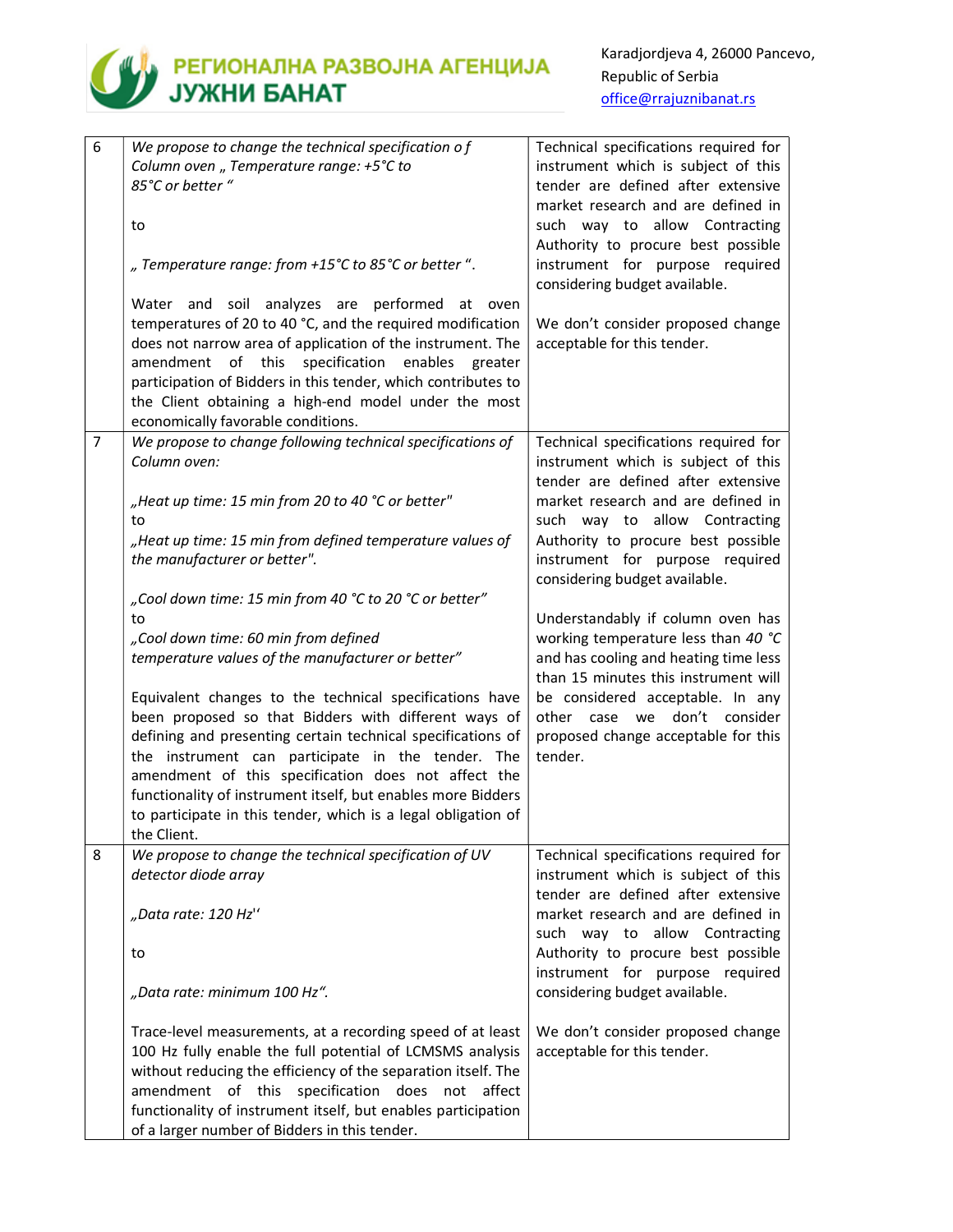## **THE REFIGHANNA PASBOJHA AFEHLINJA**<br>JY**XHIM BAHAT**

| 9  | We propose to change the technical specification             | Technical specifications required for<br>instrument which is subject of this                           |
|----|--------------------------------------------------------------|--------------------------------------------------------------------------------------------------------|
|    | "Mass range: 5 to 3000 m/z or better"                        | tender are defined after extensive                                                                     |
|    |                                                              | market research and are defined in                                                                     |
|    | to                                                           | such way to allow Contracting                                                                          |
|    | "Mass range: up to 2000 m/z or better"                       | Authority to procure best possible<br>instrument for purpose required<br>considering budget available. |
|    | The mass range "up to 2000 $m/z$ or better" is sensitive and |                                                                                                        |
|    | wide enough to allow efficient analysis of ions of different | We don't consider proposed change                                                                      |
|    | classes and concentrations in the required analyzes. Wide    | acceptable for this tender.                                                                            |
|    | reference base of instruments available to the interested    |                                                                                                        |
|    | economic operator in this area of analysis is sufficient     |                                                                                                        |
|    | evidence that requiring a mass range of up to 3000 m/z       |                                                                                                        |
|    | does not provide the Client with a wider range of            |                                                                                                        |
|    | applications. The amendment of this specification does not   |                                                                                                        |
|    | reduce the efficiency of conducting analyzes on the          |                                                                                                        |
|    | requested instrument, but it enables the participation of a  |                                                                                                        |
|    | larger number of Bidders in the tender.                      |                                                                                                        |
| 10 | We propose to change the technical specification             | Technical specifications required for<br>instrument which is subject of this                           |
|    | "MRM sensitivity S/N ESI positive: 1 pg reserpine injected   | tender are defined after extensive                                                                     |
|    | on column; quantifying on the transition $m/z$ 609.3 -       | market research and are defined in                                                                     |
|    | 195.1 S/N >200000:1 or better "                              | such way to allow Contracting                                                                          |
|    |                                                              | Authority to procure best possible                                                                     |
|    | to                                                           | instrument for purpose required                                                                        |
|    |                                                              | considering budget available.                                                                          |
|    | "MRM sensitivity S/N ESI positive: 1 pg reserpine injected   |                                                                                                        |
|    | on column; quantifying on the transition m/z 609.2 or        | We don't consider proposed change                                                                      |
|    | 609.3 - 195.1 S /N >200000:1 or better".                     | acceptable for this tender.                                                                            |
|    | In presenting individual technical specifications of the     |                                                                                                        |
|    | instrument, different Bidders define the specifications in   |                                                                                                        |
|    | different ways. The amendment of this specification does     |                                                                                                        |
|    | not affect the functionality of the instrument itself, and   |                                                                                                        |
|    | enables the participation of a larger number of Bidders in   |                                                                                                        |
|    | this tender.                                                 |                                                                                                        |